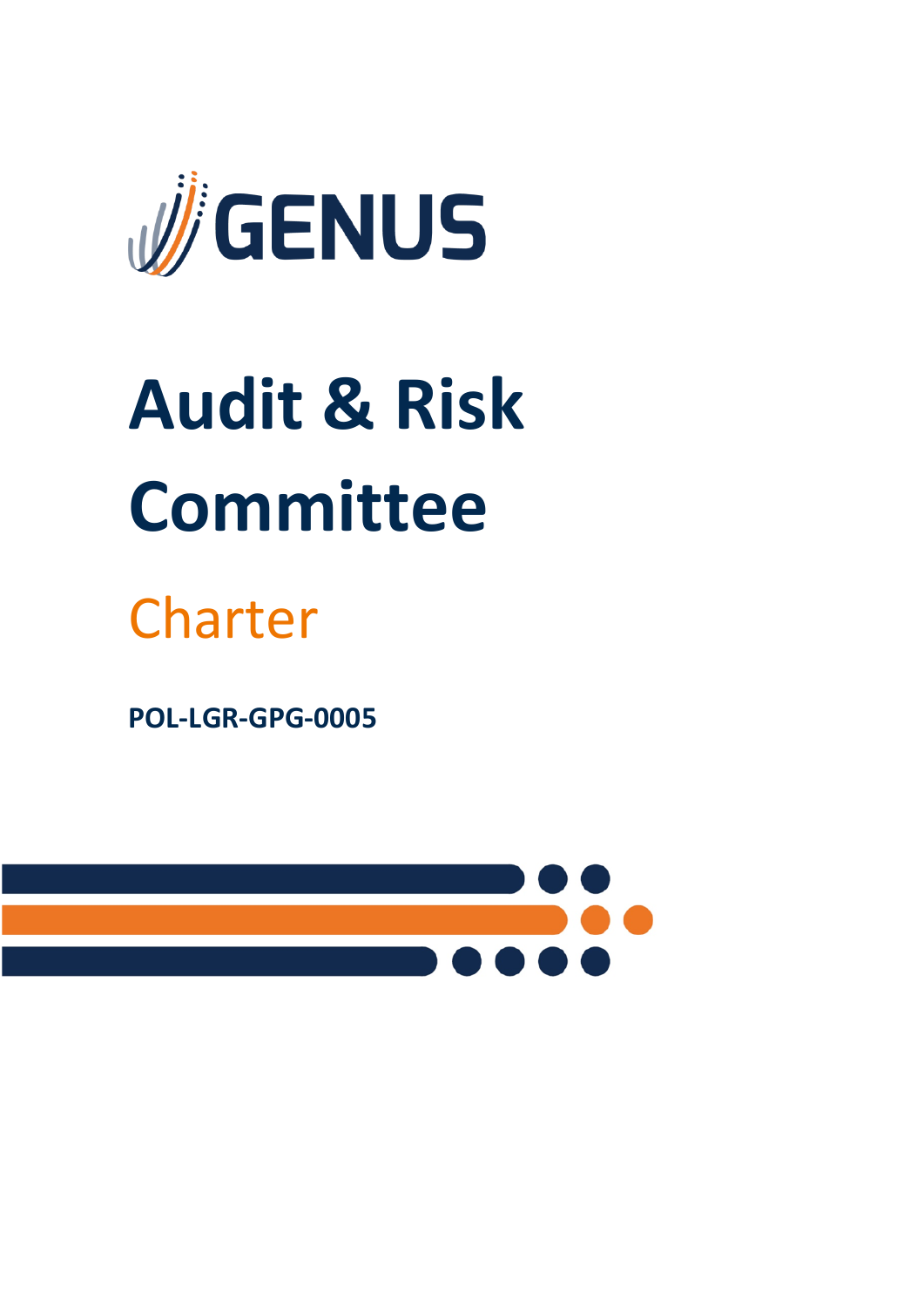

# **Table of Contents**

| $\mathbf{1}$ |      |  |  |  |  |  |  |
|--------------|------|--|--|--|--|--|--|
| 2.           |      |  |  |  |  |  |  |
| 3.           |      |  |  |  |  |  |  |
| 4.           |      |  |  |  |  |  |  |
|              | 4.1  |  |  |  |  |  |  |
| 4.2          |      |  |  |  |  |  |  |
|              | 4.3  |  |  |  |  |  |  |
|              | 4.4  |  |  |  |  |  |  |
|              | 4.5  |  |  |  |  |  |  |
|              | 4.6  |  |  |  |  |  |  |
| 5.           |      |  |  |  |  |  |  |
| 6.           |      |  |  |  |  |  |  |
| 7.           |      |  |  |  |  |  |  |
| 8.           |      |  |  |  |  |  |  |
| 9.           |      |  |  |  |  |  |  |
|              | 10.  |  |  |  |  |  |  |
| 11.          |      |  |  |  |  |  |  |
| 12.          |      |  |  |  |  |  |  |
|              | 12.1 |  |  |  |  |  |  |
|              | 12.2 |  |  |  |  |  |  |
|              | 12.3 |  |  |  |  |  |  |
|              | 12.4 |  |  |  |  |  |  |
|              | 12.5 |  |  |  |  |  |  |
|              |      |  |  |  |  |  |  |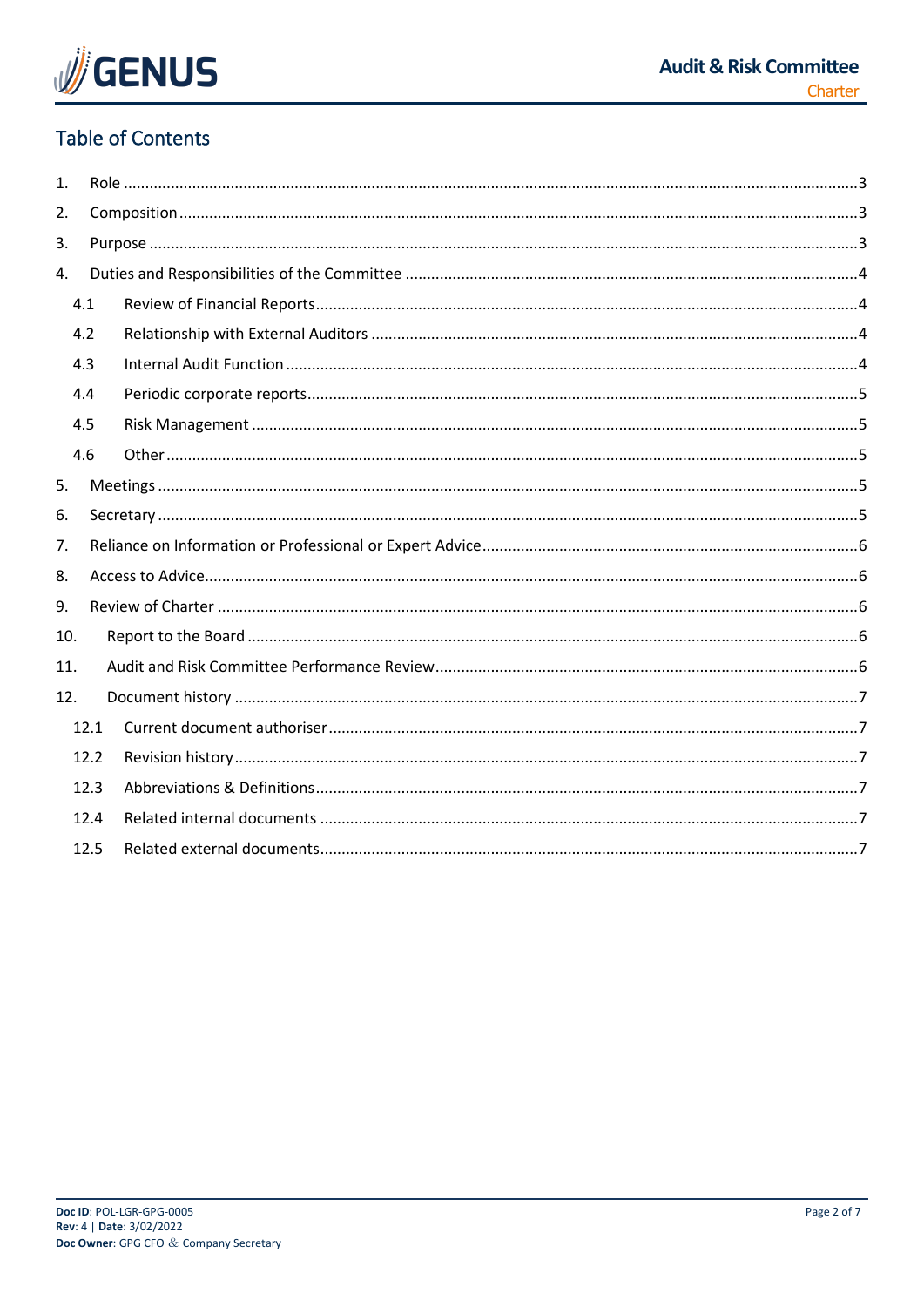

# <span id="page-2-0"></span>**1.** Role

The role of the Audit and Risk Committee is to assist the Board in monitoring and reviewing any matters of significance affecting financial reporting and compliance. This Charter defines the Audit and Risk Committee's function, composition, mode of operation, authority, and responsibilities.

# <span id="page-2-1"></span>**2.** Composition

The Board will strive to adhere to the following composition requirements for the Committee where at all possible. However, the Board acknowledges that the composition of the Board may not allow adherence to the following composition requirements from time to time.

- The Committee must comprise at least three members.
- All members of the Committee must be non-executive Directors.
- A majority of the members of the Committee must be independent non-executive Directors in accordance with the criteria set out in Annexure A.
- The Board will appoint members of the Committee. The Board may remove and replace members of the Committee by resolution.
- All members of the Committee must be able to read and understand financial statements.
- The Chairman of the Committee must not be the Chairman of the Board of Directors and must be independent.
- The Chairman shall have leadership experience and a strong finance, accounting, or business background.
- The external auditors, the other Directors, the Managing Director, Chief Financial Officer, Company Secretary, and senior executives, may be invited to Committee meetings at the discretion of the Committee.

# <span id="page-2-2"></span>**3.** Purpose

The primary purpose of the Committee is to assist the Board in fulfilling its statutory and fiduciary responsibilities relating to:

- the quality and integrity of the Company's financial statements, accounting policies and financial reporting;
- compliance with all applicable laws, regulations, and company policy;
- the effectiveness and adequacy of internal control processes;
- the performance of the Company's external auditors and their appointment and removal;
- the independence of the external auditor and the rotation of the lead engagement partner;
- the identification and management of business, economic, environmental, and social sustainability risks; and
- the review of the Company's risk management framework at least annually to satisfy itself that it continues to be sound and to determine whether there have been any changes in the material business risks the Company faces and to ensure that they remain within the risk appetite set by the Board.

A secondary function of the Committee is to perform such special reviews or investigations as the Board may consider necessary.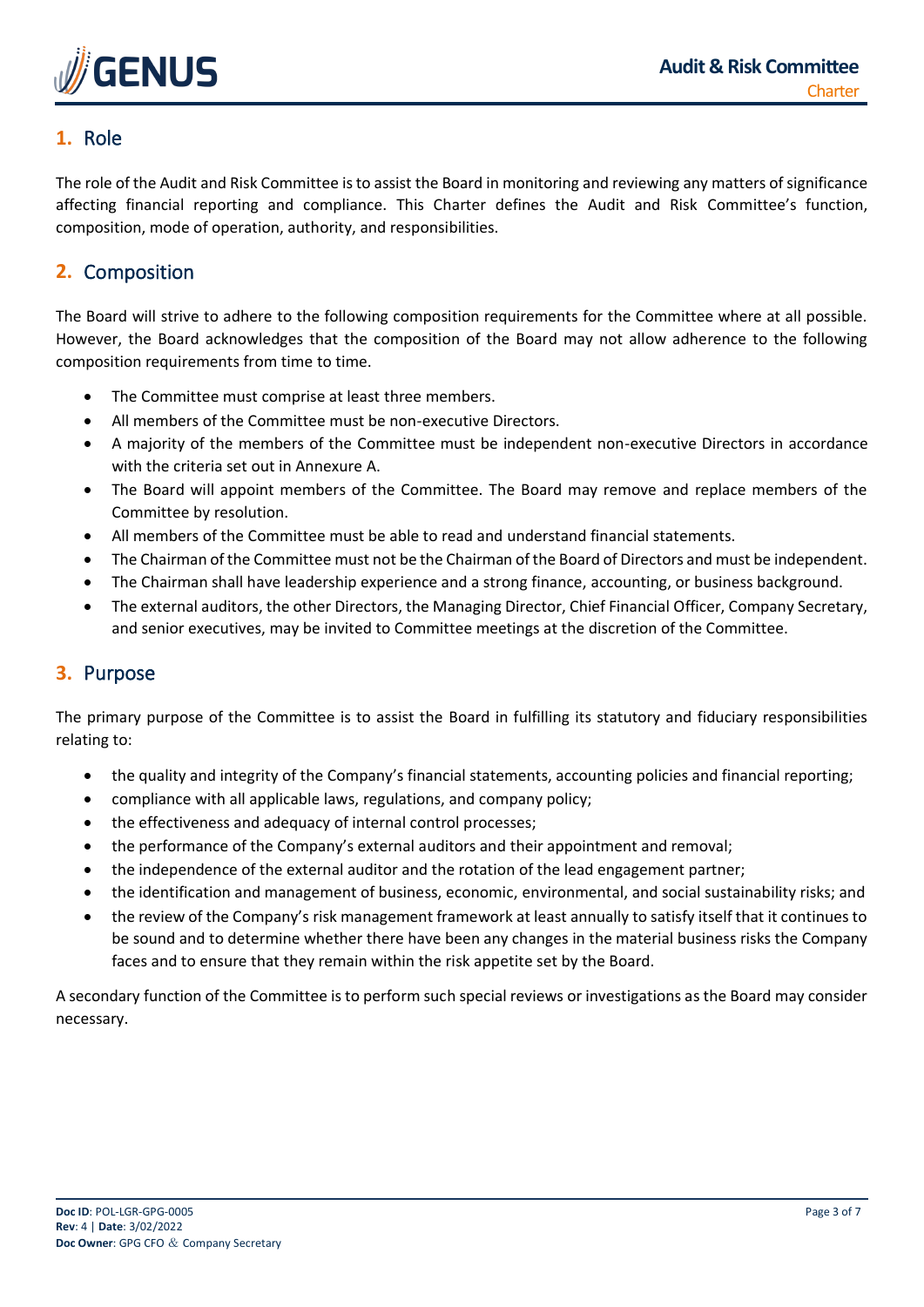

# <span id="page-3-0"></span>**4.** Duties and Responsibilities of the Committee

#### <span id="page-3-1"></span>4.1 Review of Financial Reports

Review the appropriateness of the accounting principles adopted by management in the financial reports and the integrity of the Company's financial reporting.

- Oversee the financial reports and the results of the external audits of those reports.
- Assess whether external reporting is adequate for shareholder needs.
- Assess management processes supporting external reporting.
- Establish procedures for treatment of accounting complaints.
- Review the impact of any proposed changes in accounting policies on the financial statements.
- Review the annual results.
- Ensure that, before the Board approves the Company's financial statements for a financial period, the Managing Director and Chief Financial Officer (or, if none, the person(s) fulfilling those functions) have declared that, in their opinion, the financial records of the Company have been properly maintained and that the financial statements comply with the appropriate accounting standards and give true and fair view of the financial position and performance of the Company and that the opinion has been formed on the basis of a sound system of risk management and internal control which is operating effectively.

#### <span id="page-3-2"></span>4.2 Relationship with External Auditors

Recommend to the Board procedures for the selection and appointment of external auditors and for the rotation of external auditor partners.

- Review performance, succession plans and rotation of lead engagement partner.
- Approve the external audit plan and fees proposed for audit work to be performed.
- Discuss any necessary recommendations to the Board for the approval of accounts.
- Review the adequacy of accounting and financial controls together with the implementation of any recommendations of the external auditor in relation thereto.
- Meet with the external auditors at least once in each financial year and at any other time the Committee considers appropriate.
- Provide approval of audit and non-audit services that are to be undertaken by the external auditor.
- Ensure adequate disclosure as may be required by law of the Committee's approval of all non-audit services provided by the external auditor.
- Ensure that the external auditor prepares and delivers an annual statement as to their independence which includes details of all relationships with the Company.
- Receive from the external auditor their report on, among other things, critical accounting policies and alternative accounting treatment, prior to the filing of their audit report in compliance with the Corporations Act.
- Ensure that the external auditor is available to answer questions from security holders relevant to the audit.

#### <span id="page-3-3"></span>4.3 Internal Audit Function

- Monitor the need for a formal internal audit function and its scope.
- Assess the performance and objectivity of any internal audit procedures that may be in place.
- Review risk management and internal compliance procedures.
- Monitor the quality of the accounting function.
- Review the internal controls of the Company via consideration of any comments from the Company's internal and/or external auditors and/or commissioning an independent report on the Company's internal controls.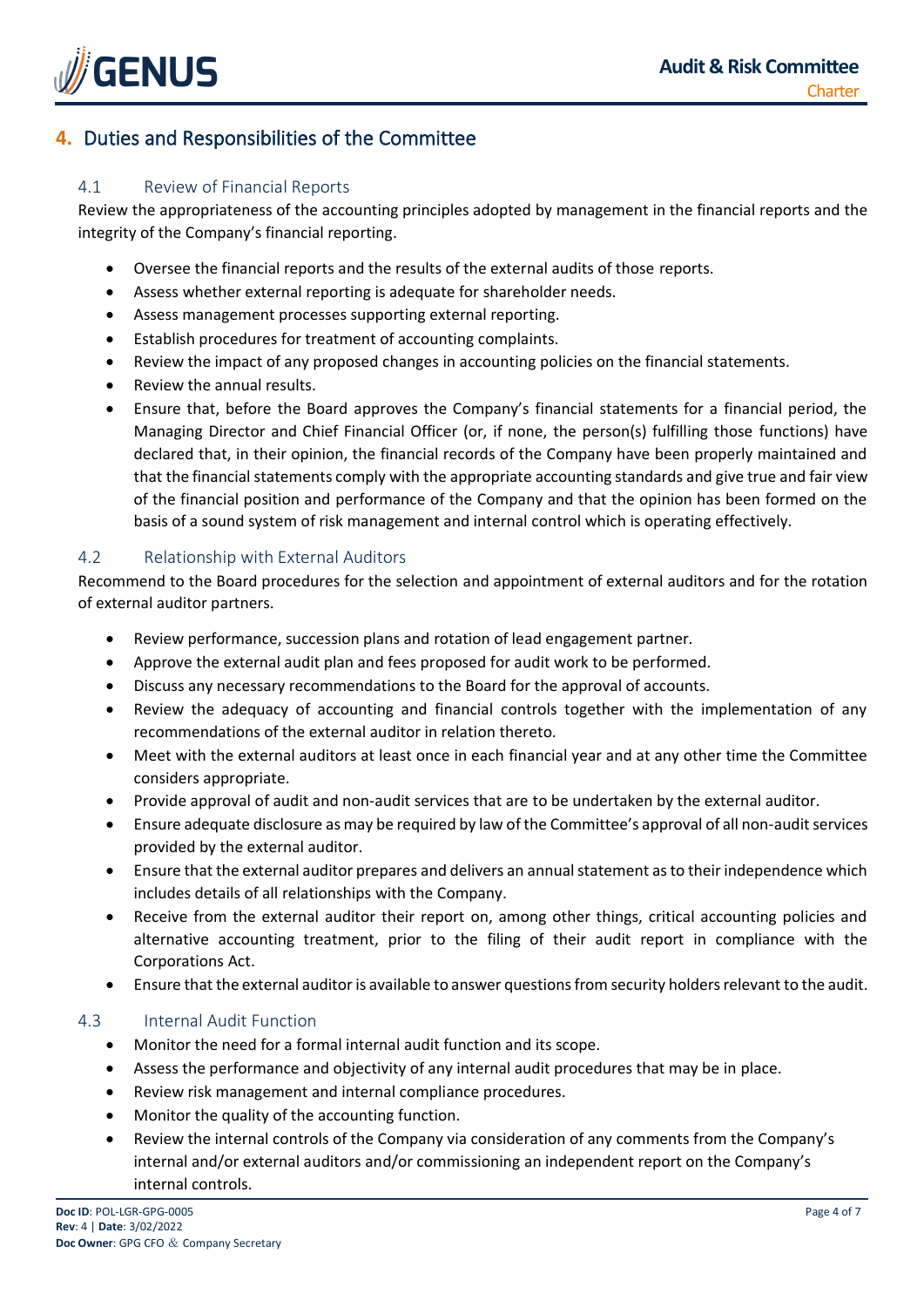

#### <span id="page-4-0"></span>4.4 Periodic corporate reports

The Committee will be responsible for ensuring that any periodic corporate report (to the extent that report relates to financial or tax matters) the Company releases to the market that has not been subject to audit or review by an external auditor discloses, either in the report or on the Company's website, the process taken to verify the integrity of its content.

#### <span id="page-4-1"></span>4.5 Risk Management

- Oversee the Company's risk management systems, practices, and procedures to ensure effective risk identification and management and compliance with internal guidelines and external requirements.
- Assist in identifying and managing potential or apparent business, economic, safety, health, environmental, and social sustainability risks (if appropriate).
- Review the Company's risk management framework at least annually to satisfy itself that it continues to be sound.
- Review reports by management on the efficiency and effectiveness of the Company's risk management framework and associated internal compliance and control procedures.

#### <span id="page-4-2"></span>4.6 Other

The Committee will oversee the Company's safety, health, environmental and quality risk management processes.

- The Committee will oversee procedures for Whistleblower protection.
- The Committee will oversee the Company's insurance program, having regard to the Company's business and the insurable risks associated with its business.
- Monitor related party transactions.

# <span id="page-4-3"></span>**5.** Meetings

The Committee will meet at least twice in each financial year and additionally as circumstances may require for it to undertake its role effectively.

- Meetings are called by the Secretary as directed by the Board or at the request of the Chairman of the Committee.
- Where deemed appropriate by the Chairman of the Committee, meetings and subsequent approvals and recommendations can be implemented by a circular written resolution or conference call.
- A quorum shall consist of two members of the Committee. In the absence of the Chairman of the Committee or their nominees, the members shall elect one of their members as Chairman of that meeting.
- Decisions will be based on a majority of votes with the Chairman having a casting vote.
- The Committee Chairman, through the Secretary, will prepare a report of the actions of the Committee to be included in the Board papers for the next Board meeting.
- Minutes of each meeting are included in the papers for the next full Board meeting after each Committee meeting.

# <span id="page-4-4"></span>**6.** Secretary

The Company Secretary or their nominee shall be the Secretary of the Committee and shall attend meetings of the Committee as required.

• The Secretary will be responsible for keeping the minutes of meetings of the Committee and circulating them to Committee members and to the other members of the Board.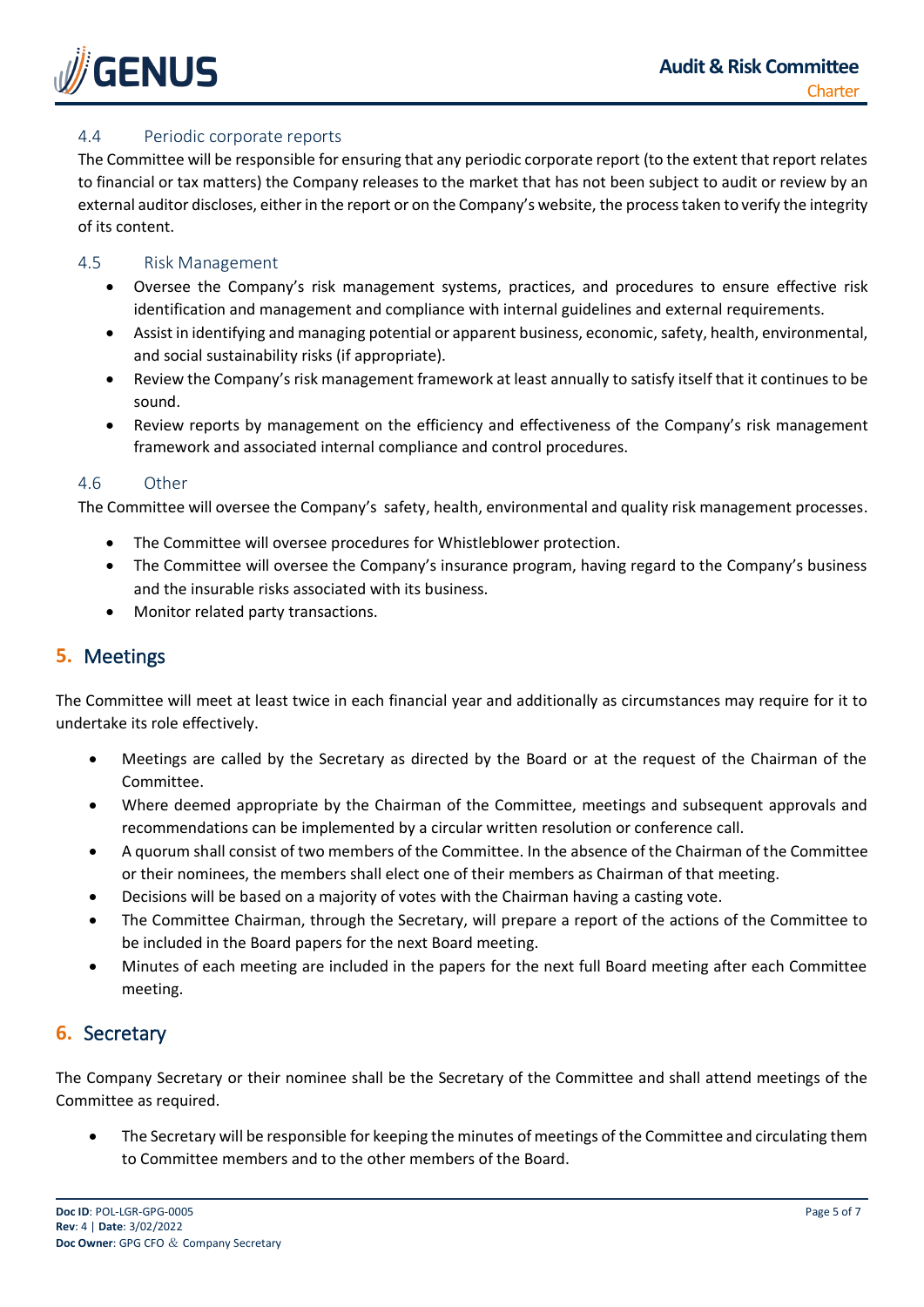

• The Secretary shall distribute supporting papers for each meeting of the Committee as far in advance as possible.

# <span id="page-5-0"></span>**7.** Reliance on Information or Professional or Expert Advice

Each member of the Committee is entitled to rely on information, or professional or expert advice, to the extent permitted by law, given or prepared by:

- an employee of the Group whom the member believes on reasonable grounds to be reliable and competent in relation to the matters concerned;
- a professional adviser or expert in relation to matters that the member believes on reasonable grounds to be within the person's professional or expert competence; or
- another Director or officer of the Group in relation to matters within the Director's or officer's authority.

# <span id="page-5-1"></span>**8.** Access to Advice

Members of the Committee have rights of access to management and to the books and records of the Company to enable them to discharge their duties as Committee members, except where the Board determines that such access would be adverse to the Company's interests.

- Members of the Committee may meet with the auditors, both internal and external, without management being present.
- Members of the Committee may consult independent legal counsel or other advisers they consider necessary to assist them in carrying out their duties and responsibilities, subject to prior consultation with the Chairman. Any costs incurred as a result of the Committee consulting an independent expert will be borne by the Company.

### <span id="page-5-2"></span>**9.** Review of Charter

The Board will conduct an annual review of the membership to ensure that the Committee has carried out its functions in an effective manner and will update the Charter as required or as a result of new laws or regulations.

• The Charter shall be made available to members on request, to senior management, to the external auditor and to other parties as deemed appropriate and will be posted to the Company's website.

# <span id="page-5-3"></span>**10.** Report to the Board

- The Committee must report to the Board formally at the next Board meeting following from the last Committee meeting on matters relevant to the Committee's role and responsibilities.
- The Committee must brief the Board promptly on all urgent and significant matters.

# <span id="page-5-4"></span>**11.** Audit and Risk Committee Performance Review

The Audit and Risk committee will review its performance on an annual basis by self-assessment, coordinated by the Chair of the committee until determined otherwise. The Chair may seek input from the board, the external auditor or others as required.